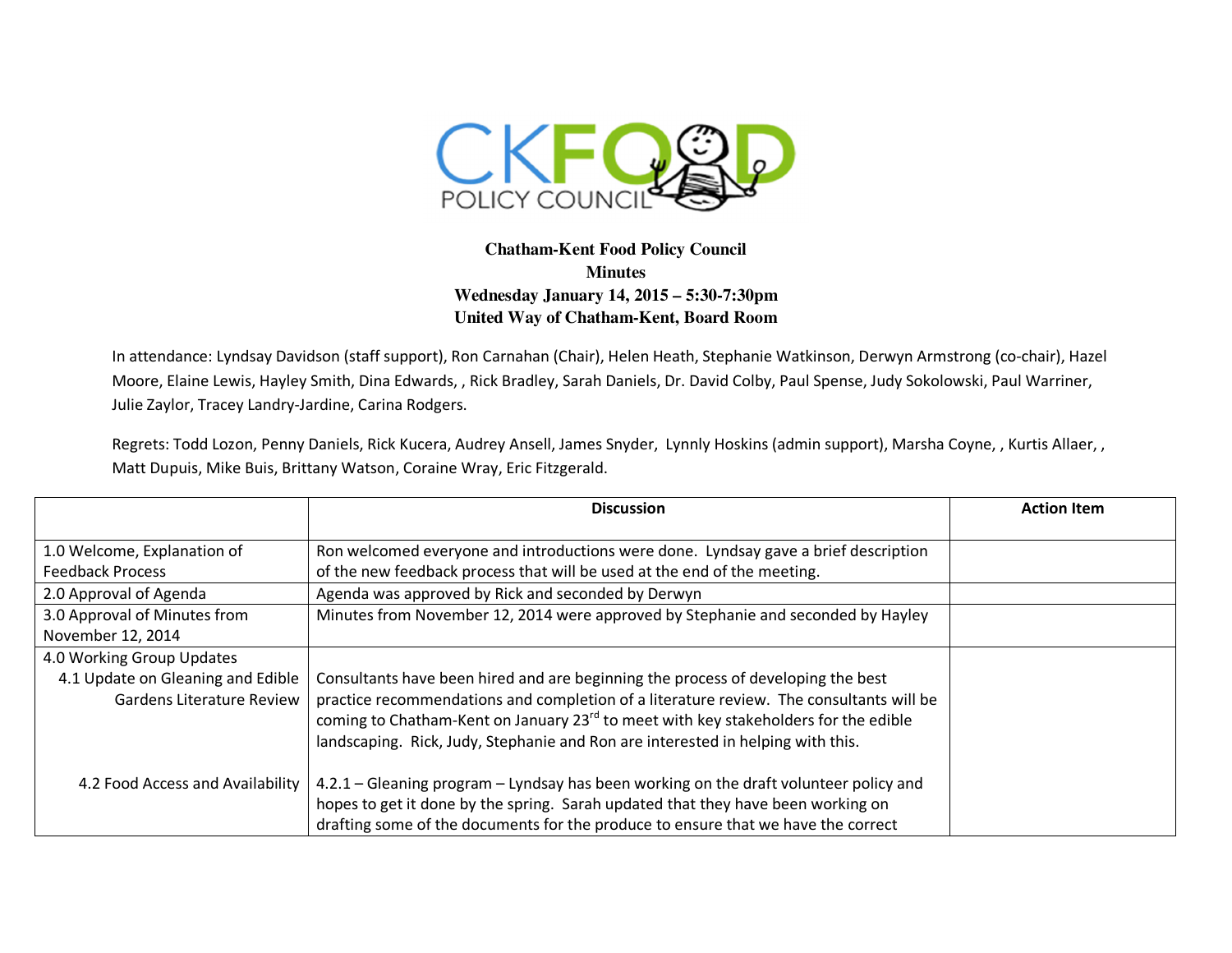|                                            | information for the participants when they are preparing the produce.                                                                                                                                                                                                                                                                                                                                                                                                                                                                                                                                                                                                                                                                                                                                                                                                                                                                                                                                                                                                                                                                                 |                                                                                                                 |
|--------------------------------------------|-------------------------------------------------------------------------------------------------------------------------------------------------------------------------------------------------------------------------------------------------------------------------------------------------------------------------------------------------------------------------------------------------------------------------------------------------------------------------------------------------------------------------------------------------------------------------------------------------------------------------------------------------------------------------------------------------------------------------------------------------------------------------------------------------------------------------------------------------------------------------------------------------------------------------------------------------------------------------------------------------------------------------------------------------------------------------------------------------------------------------------------------------------|-----------------------------------------------------------------------------------------------------------------|
| 4.3 Food Skills                            | 4.3.1 CK Branding - Warriner Winterberries joined in the fall. Paul gave feedback that<br>many people were noticing the branded stickers that were used.<br>4.3.2 Edible Gardening - we will be meeting with community partners and key<br>stakeholders with the consultants to get the conversations started. This will give us some<br>more direction to move forward.<br>4.2.4 Composting - looking to host the workshops again, Lyndsay will connect with Steve<br>to see if he is interested in offering them again.                                                                                                                                                                                                                                                                                                                                                                                                                                                                                                                                                                                                                             |                                                                                                                 |
| 4.4 Community Food Centre                  | We have received the first draft of the report and provided feedback on it already. We<br>are looking at the end of March for the community event to begin discussions about next<br>steps.                                                                                                                                                                                                                                                                                                                                                                                                                                                                                                                                                                                                                                                                                                                                                                                                                                                                                                                                                           |                                                                                                                 |
| 4.5 Sustainable Seafood-                   | 4.5.1 Description of project actions<br>Lyndsay provided a description of the activities that that the group has started to<br>$\bullet$<br>plan including the development of YouTube video, t-shirts, poster/billboards<br>adds, award recognition program for grocery stores, contest to develop a logo,<br>creation of a children's book, inclusion of sustainable seafood in the NFB data<br>collection and letter campaign to local grocery stores.<br>Dina provided some additional feedback - need to get head office on board as<br>sometimes it is difficult for the local store as they don't have a say in what<br>product is available.<br>Suggestion to have material/resources prepared and get approved by store first -<br>$\bullet$<br>these are available for distribution or interest for the community. Committee will<br>draft the documents.<br>4.5.2 Approval of position statement<br>The CKFPC reviewed the position statement. A recommendation was made to<br>$\bullet$<br>change the wording to use bullet points. Motion to approve the statement with<br>the recommended change was made by Tracy and seconded by Dina. | <b>Action:</b> Committee will draft<br>the resources and will have<br>available before letters are<br>sent out. |
| 5.0 Old Business<br>5.1 Update on Training | The CKLIP community Connections workshop is coming up - please let Lyndsay know if<br>you are interested in attending. Ron will attend.                                                                                                                                                                                                                                                                                                                                                                                                                                                                                                                                                                                                                                                                                                                                                                                                                                                                                                                                                                                                               | Action: Lyndsay to register<br>Ron.                                                                             |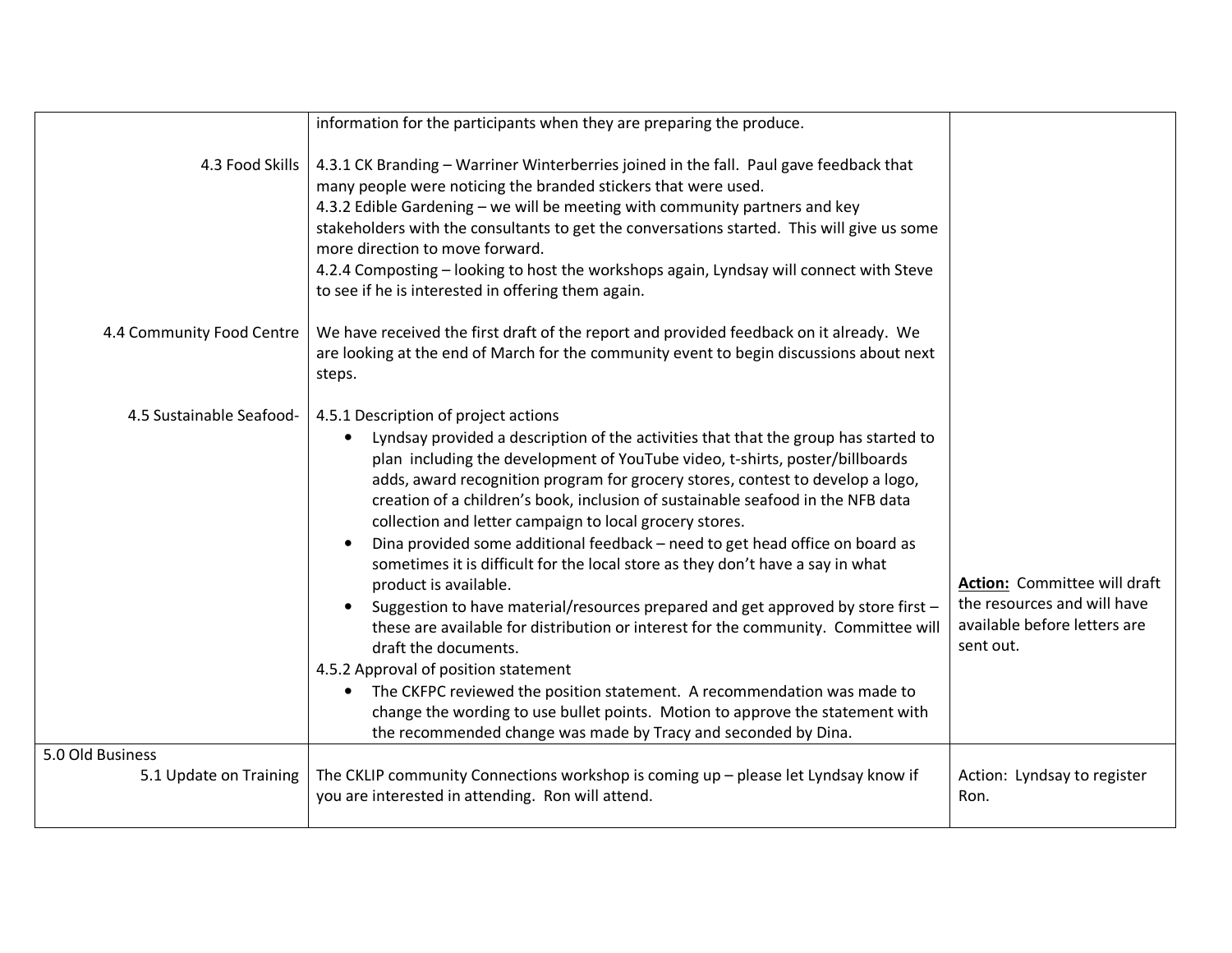| 5.2 Procurement Research &                                | Met with Riverview Gardens staff and the staff from Sustain Ontario involved with the                                                                                                                                                                                                                                                                                                                                                                                                                                                                      |                                                                         |
|-----------------------------------------------------------|------------------------------------------------------------------------------------------------------------------------------------------------------------------------------------------------------------------------------------------------------------------------------------------------------------------------------------------------------------------------------------------------------------------------------------------------------------------------------------------------------------------------------------------------------------|-------------------------------------------------------------------------|
| Programming                                               | procurement project in December. RVG is already doing a lot of local food procurement                                                                                                                                                                                                                                                                                                                                                                                                                                                                      |                                                                         |
|                                                           | and discussed ways to continue to improve and that they need to showcase the work                                                                                                                                                                                                                                                                                                                                                                                                                                                                          |                                                                         |
|                                                           | they have already done to the community.                                                                                                                                                                                                                                                                                                                                                                                                                                                                                                                   |                                                                         |
| 5.3 CKAD - Kitchen Incubator Survey                       | Lyndsay updated on the health unit kitchen-they are still trying to secure a caterer so at<br>this time this isn't a space that could be used.<br>Some concern was expressed by the council about the incubator project. A motion was<br>made to take these concerns to the CKAD for discussion. Motion - Based on the report<br>produced, there doesn't seem to be enough support to move forward, there are concerns<br>with spending additional funding (ie business plan) on the kitchen incubator project.<br>Motioned by Judy and seconded by Tracy. | Action: Lyndsay to take the<br>concerns to the CKAD and<br>report back. |
| 5.4 Healthy Kids Community<br>Challenge                   | Carina gave an update on the HKCC - to date we are still waiting on more information<br>from the Ministry. They are in the process of hiring a coordinator for the position and will<br>update as more information becomes available. There is a teleconference with the<br>Ministry next week so hopefully more information will be available after that.                                                                                                                                                                                                 |                                                                         |
| 5.5 Healthy Communities Funding<br>Update                 | Funding has been received - due to the delay we have asked for some changes to the<br>funding which have been approved.                                                                                                                                                                                                                                                                                                                                                                                                                                    |                                                                         |
| 5.6 Let's Talk Food - Community<br>Food System Assessment | Waiting on the report - will have it soon.                                                                                                                                                                                                                                                                                                                                                                                                                                                                                                                 |                                                                         |
| 5.7 Nutritious Food Basket Data                           | Lyndsay shared the results of the NFB data and which areas had higher increases. For the<br>most part all the areas did have an increase.                                                                                                                                                                                                                                                                                                                                                                                                                  |                                                                         |
| 5.8 Update on Membership                                  | The request for new board members from the Board of Health will be going in January so<br>we will have our 2 reps from the BOH at our next meeting. After that we will be able to<br>take the request to council for a member from Municipal council                                                                                                                                                                                                                                                                                                       |                                                                         |
| 6.0 New Business                                          |                                                                                                                                                                                                                                                                                                                                                                                                                                                                                                                                                            |                                                                         |
| 6.1 Survey - Food Council                                 | We have received a request from an outside research group to complete an online                                                                                                                                                                                                                                                                                                                                                                                                                                                                            | Action: Lyndsay to resent                                               |
| assessment                                                | survey. If we have at least 10 responses we will be able to receive specific information                                                                                                                                                                                                                                                                                                                                                                                                                                                                   | survey out.                                                             |
|                                                           | about our council, otherwise our data will be included in the report with results from                                                                                                                                                                                                                                                                                                                                                                                                                                                                     |                                                                         |